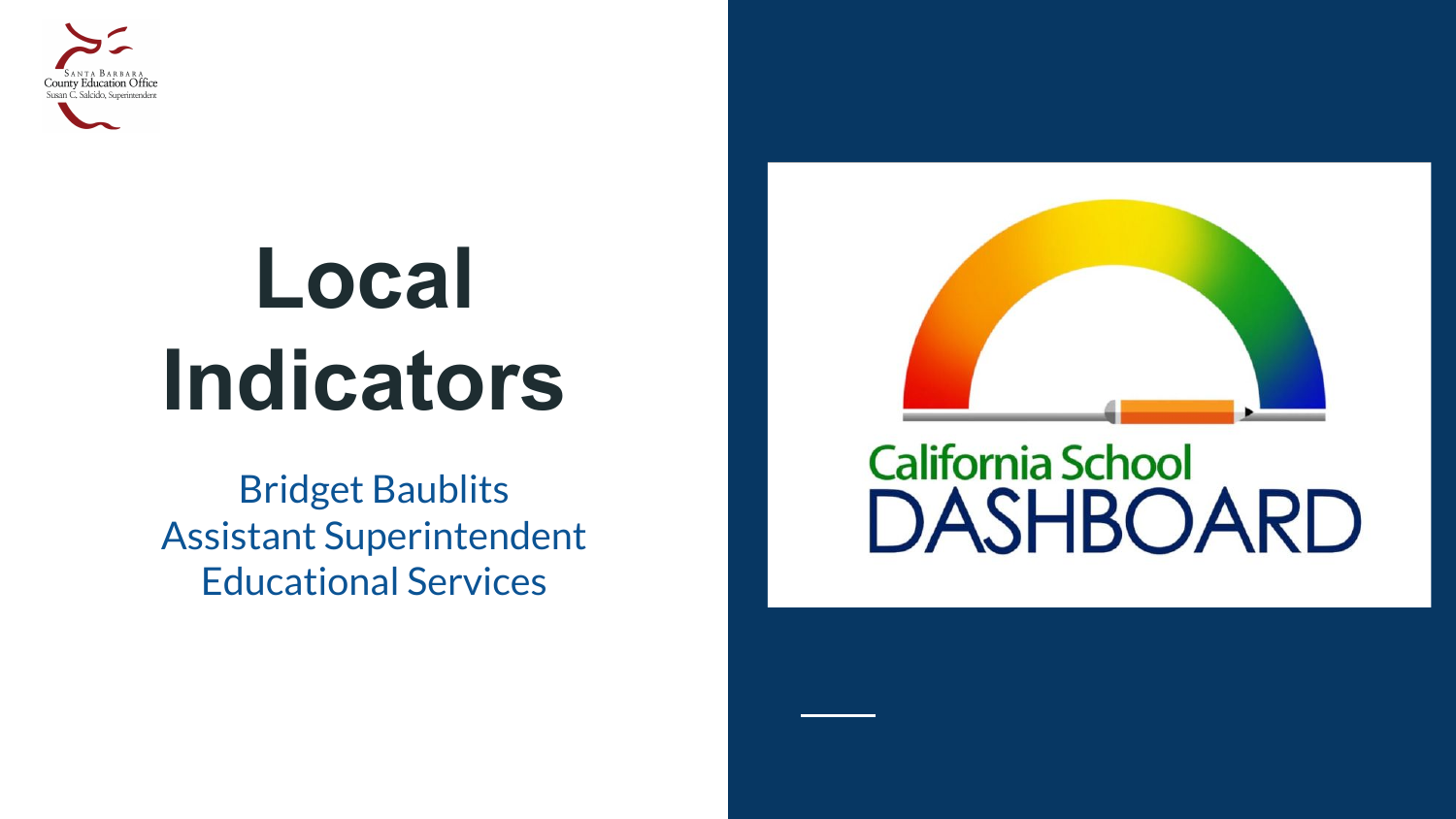## **Definition: Local Indicator**

For Local Control Funding Formula (LCFF) priorities where data is not collected at the state level, an LEA will measure and report its progress through the Dashboard based on locally collected data.

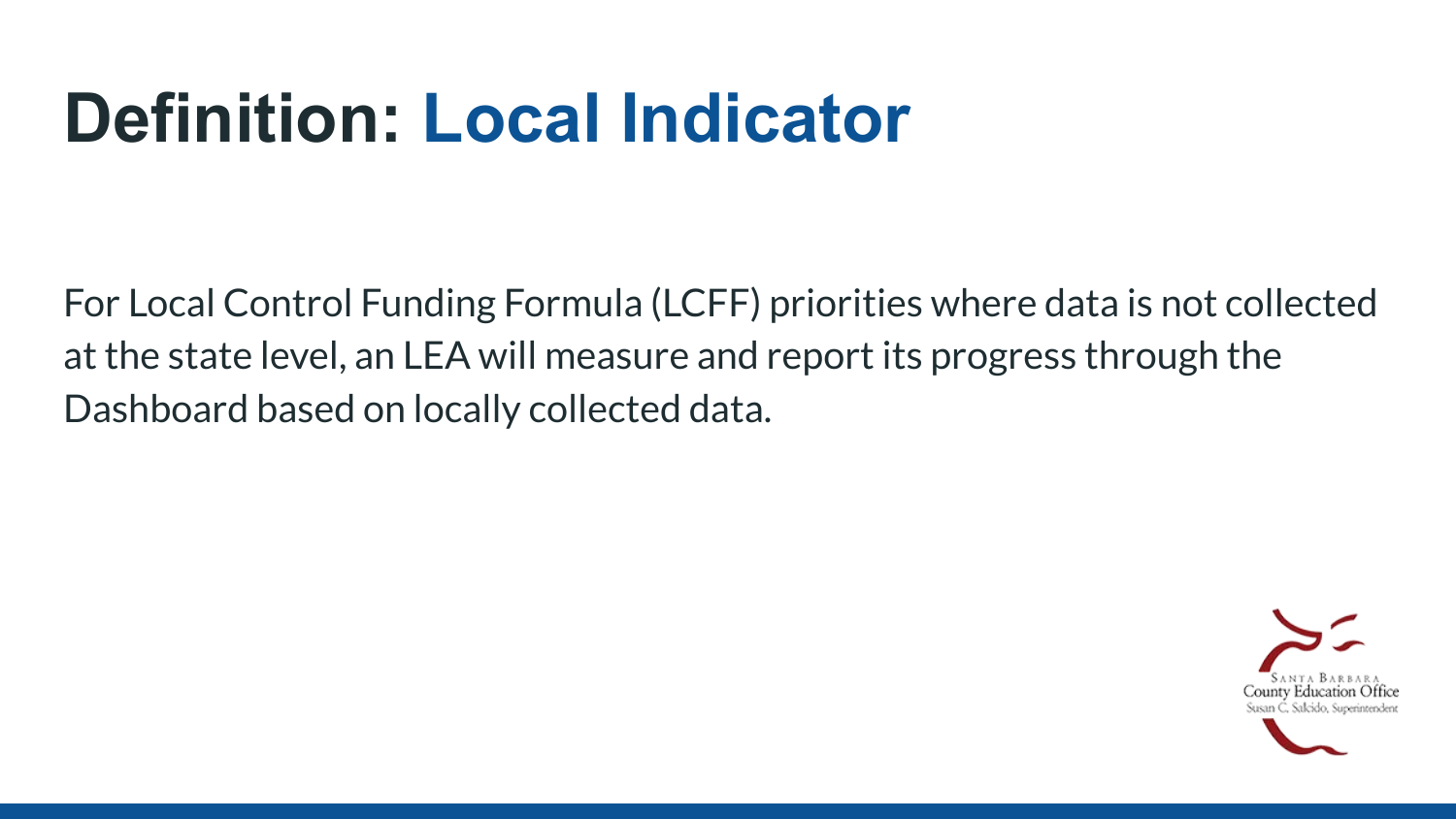## **Indicators by Priority Areas**



| <b>Priority Area</b>                                | <b>State Indicator</b>                                        | <b>Local Indicator</b>                           |  |
|-----------------------------------------------------|---------------------------------------------------------------|--------------------------------------------------|--|
| Basic Conditions of Learning (1)                    | N/A                                                           | <b>Basic Conditions at School</b>                |  |
| Implementation of State Standards (2)               | N/A                                                           | Implementation of State Standards                |  |
| Parent Engagement (3)                               | N/A                                                           | <b>Parent Engagement</b>                         |  |
| Student Achievement (4)                             | Academic Indicator<br>English Learner Indicator               | N/A                                              |  |
| Student Engagement (5)                              | Chronic Absence Indicator<br><b>Graduation Rate Indicator</b> | N/A                                              |  |
| School Climate (6)                                  | <b>Suspension Rate</b>                                        | <b>Local Climate Survey</b>                      |  |
| Access to Broad Course of Study (7)                 | College/ Career Indicator                                     | Access to Broad Course of Study                  |  |
| Outcomes in a Broad Course of Study (8)             | College/Career Indicator                                      | N/A                                              |  |
| Coordination of Services for Expelled Students (9)* | N/A                                                           | Coordination of Services for Expelled Youth      |  |
| Coordination of Services for Foster Youth (10)*     | N/A                                                           | <b>Coordination of Services for Foster Youth</b> |  |

\* Applies to County Education Offices Only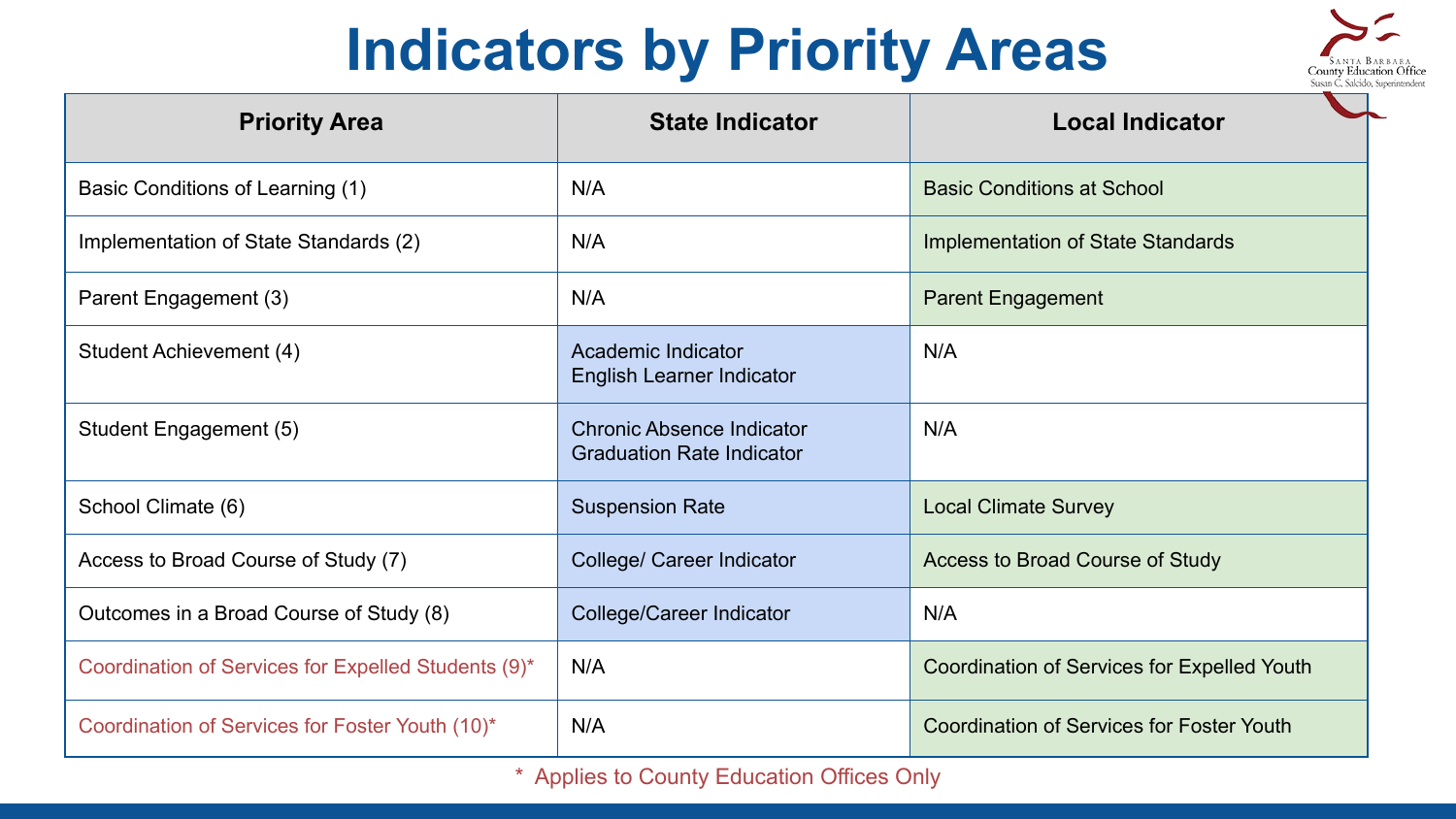## The Dashboard Informs the Development of the LCAP



Identifies an LEAs areas of strength and areas of need

Provides an LEA with additional data to inform decisionmaking and planning The vehicle for an LEA to review its progress, articulate their plans to address the areas of identified need, and communicate its plan to educational stakeholders

County Education Office iasan C. Salcido. Superintendent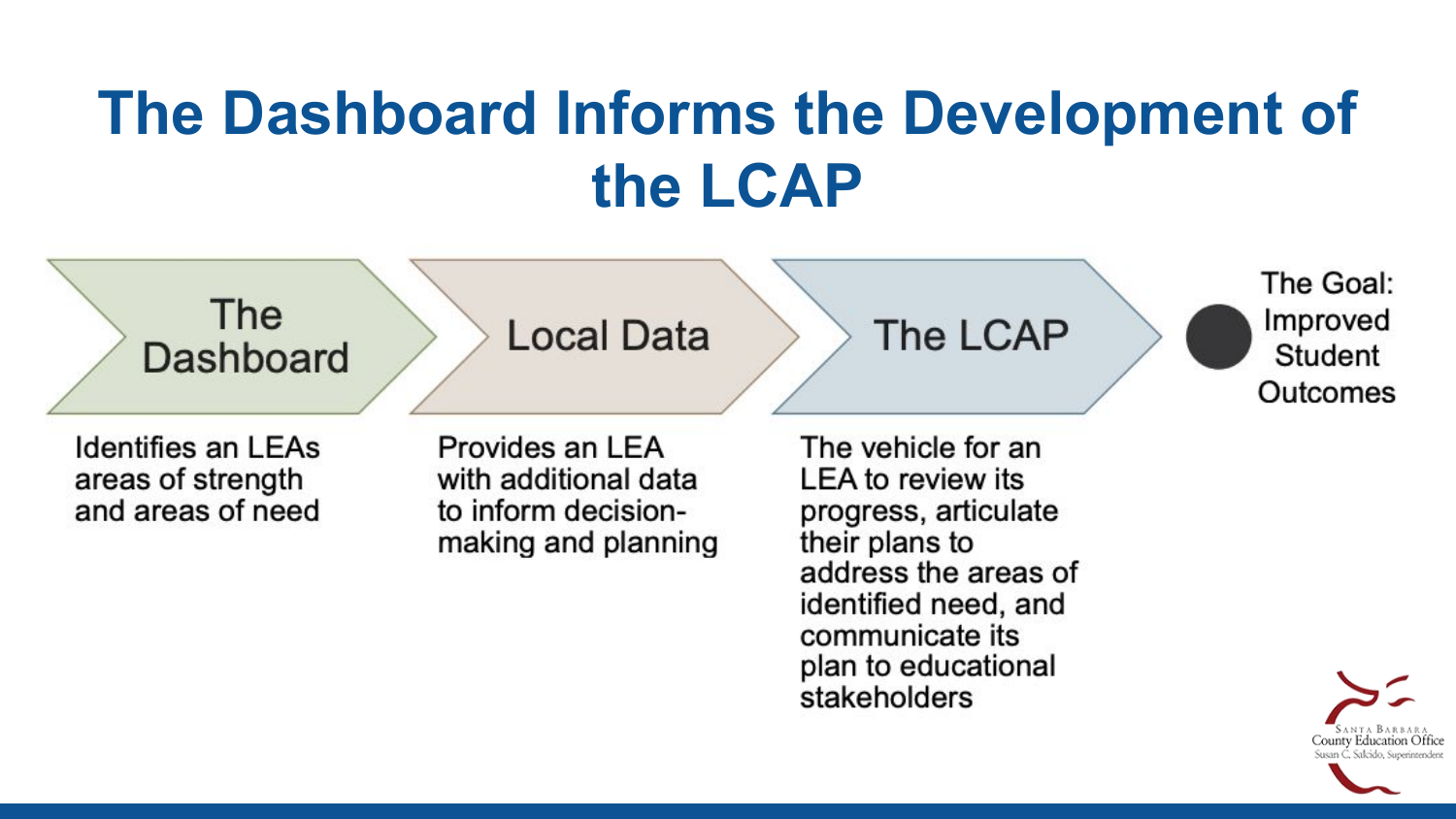# **Performance Standards**

The State Board of Education approved standards for the local indicators that support an LEA in measuring and reporting progress within the appropriate priority area.

The approved standards require an LEA to:

- 1. Annually measure its progress.
- 2. Report the results at a regularly scheduled public meeting of the local governing board.
- 3. Report results to the public through the CA School Dashboard.

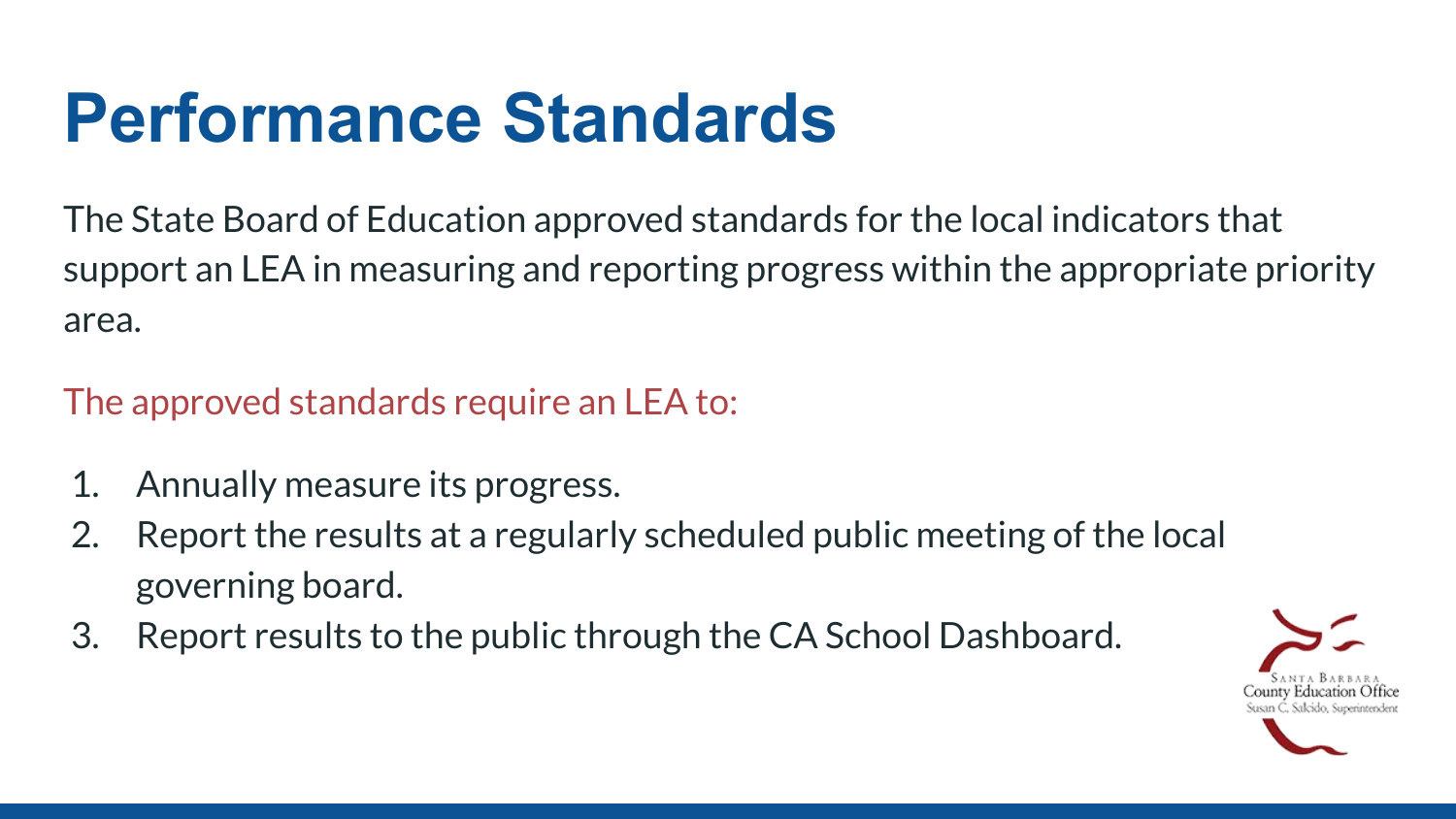#### **Local Indicator Timeline**

**January to June Before July 1** 

Collect and evaluate evidence for Local Indicators & use data to inform the development of the LCAP

Present Local Indicators to the governing board in conjunction with the LCAP adoption

| November            |  |  |  |  |
|---------------------|--|--|--|--|
|                     |  |  |  |  |
|                     |  |  |  |  |
|                     |  |  |  |  |
| <b>Report local</b> |  |  |  |  |
| indicator data to   |  |  |  |  |
| the CA School       |  |  |  |  |
| Dashboard           |  |  |  |  |
|                     |  |  |  |  |
|                     |  |  |  |  |
|                     |  |  |  |  |

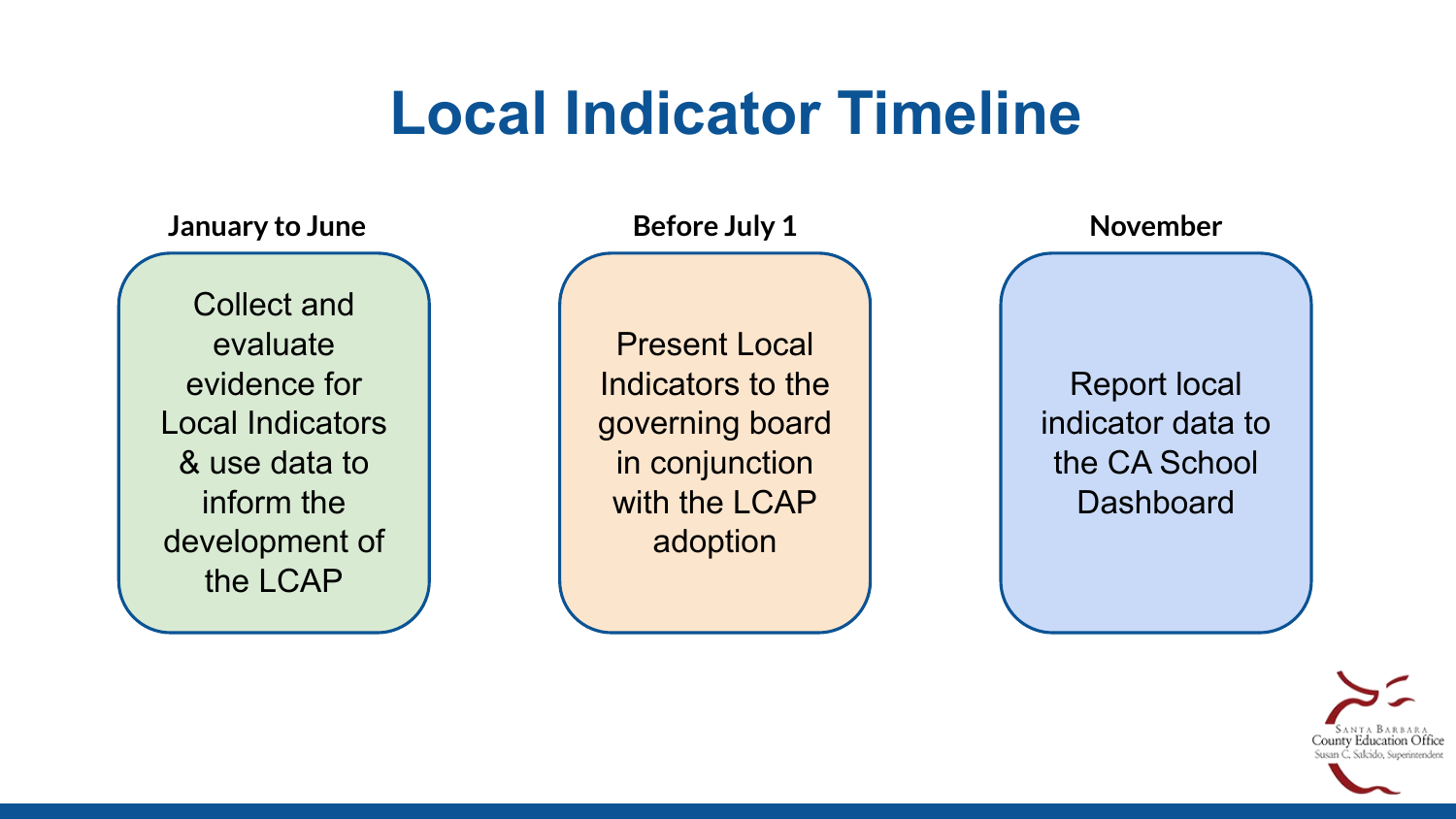#### **Local Indicator Evaluation Results**



| <b>Priority Area</b>                                | <b>State Indicator</b>                                        | <b>Local Indicator</b>                           | <b>Results</b> |
|-----------------------------------------------------|---------------------------------------------------------------|--------------------------------------------------|----------------|
| Basic Conditions of Learning (1)                    | N/A                                                           | <b>Basic Conditions at School</b>                | <b>MET</b>     |
| Implementation of State Standards (2)               | N/A                                                           | Implementation of State Standards                | MET            |
| Parent Engagement (3)                               | N/A                                                           | <b>Parent Engagement</b>                         | <b>MET</b>     |
| Student Achievement (4)                             | Academic Indicator<br>English Learner Indicator               | N/A                                              |                |
| Student Engagement (5)                              | Chronic Absence Indicator<br><b>Graduation Rate Indicator</b> | N/A                                              |                |
| School Climate (6)                                  | <b>Suspension Rate</b>                                        | <b>Local Climate Survey</b>                      | <b>MET</b>     |
| Access to Broad Course of Study (7)                 | College/ Career Indicator                                     | Access to Broad Course of Study                  | <b>MET</b>     |
| Outcomes in a Broad Course of Study (8)             | College/Career Indicator                                      | N/A                                              |                |
| Coordination of Services for Expelled Students (9)* | N/A                                                           | Coordination of Services for Expelled Youth      | <b>MET</b>     |
| Coordination of Services for Foster Youth (10)*     | N/A                                                           | <b>Coordination of Services for Foster Youth</b> | <b>MET</b>     |

\* Applies to County Education Offices Only